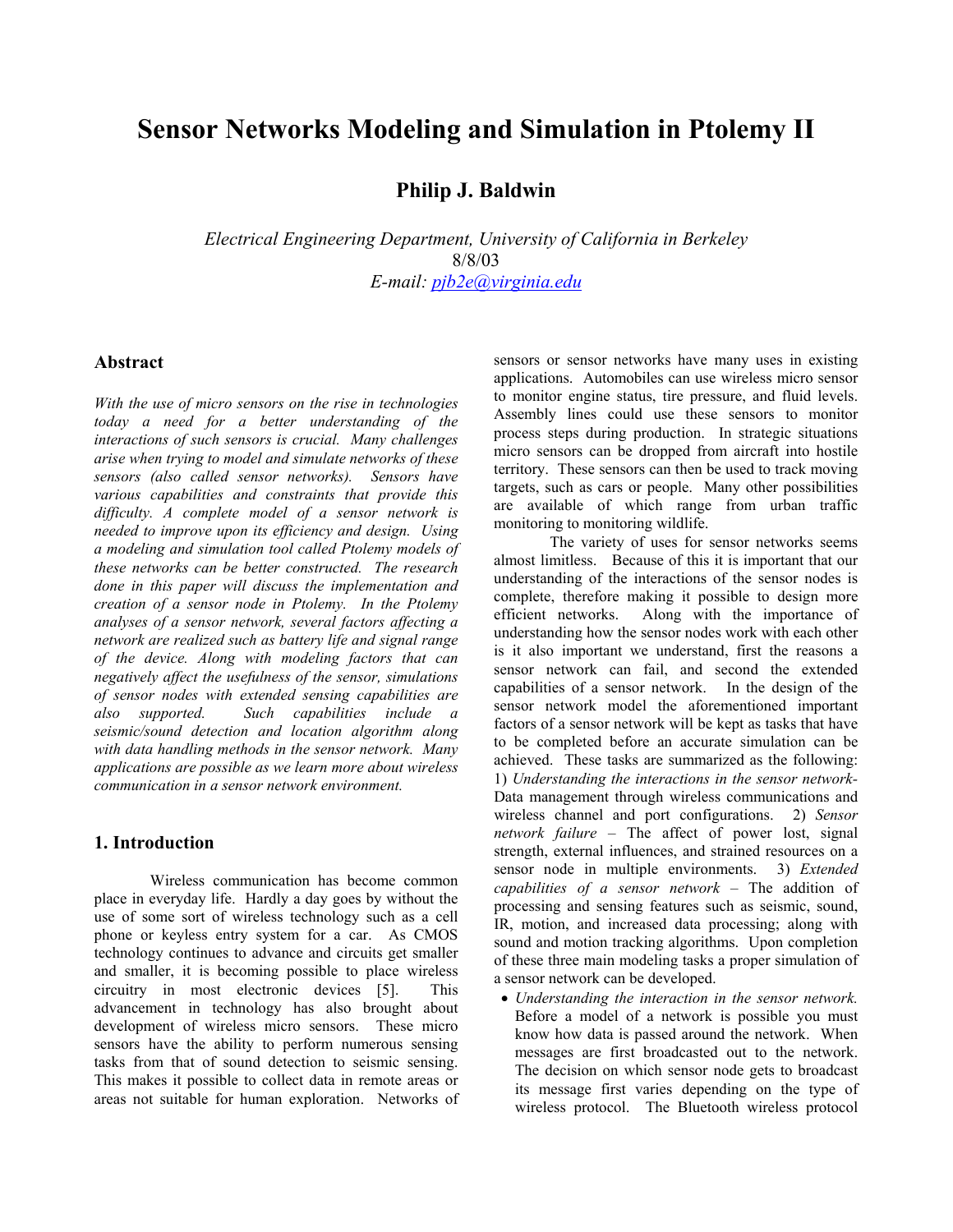requires that no single node is assigned a permanent master/slave role. During runtime the master/slave roles switch between broadcasting and receiving nodes. Other technologies such as 802.11b have similar operation protocols. Another widely used setup is that of one root sensor node in a network of branch or leaf nodes. The root node sends out the initial data and the branch nodes pass on that information to other nodes in the network. As a starting place in our model a protocol similar to that of Bluetooth was implemented. Since there is no initial assignment of master/slave nodes, the node that gets to broadcast first is simply the node with the lowest ID or index assigned by the designer. The sensor nodes in the network make broadcast then check to see if a message was received at the input port. Improving upon these methods is one of the main ways to increase efficiency.

- *Sensor Network Failure –* Sensors nodes have limited resources and cannot operate for an infinite amount of time[5]. Predicting sensor node failures is important in creating a network model. Some factors that can cause a network failure are battery power, geographical changes that can cause sensor nodes to go out of range, signal strength, and processing problems. These issues will be addressed later in the paper.
- *Extended capabilities of a sensor network –* Sensor nodes can be extended with many sensing capabilities to improve the functionality of a sensor network. Such sensing possibilities include sound and motion detection. This application could be used to track vehicles in remote locations [5]. Another sensing possibility is that of seismic detection. Predicting earthquakes have long been an engineering problem. Using seismic sensor nodes it would be possible to gain a better understanding of what happens when earthquakes occur or if there's any warning seismically that an earthquake may occur. Uses of sensor networks are constantly growing. These sensor networks are key in information gathering and data processing. Many applications can be improved by the use of micro sensors.

# **2. Heterogeneous Modeling and Design**

## *Ptolemy II*

"The Ptolemy project studies heterogeneous modeling, simulation, and design of concurrent systems. The focus is on embedded systems [1], particularly those that mix technologies, including for example analog and digital electronics, hardware and software, and electronics and mechanical devices. The focus is also on systems that

are complex in the sense that they mix widely different operations, such as signal processing, feedback control, sequential decision making, and user interfaces [2]". The Ptolemy II project studies heterogeneous modeling, simulation, and design of concurrent systems. The Ptolemy II software has the ability to model complex systems through a simple actor/component based user interface. One of the key principles of the Ptolemy project, as sited on Ptolemy objectives website, is the use of multiple models of computation in a hierarchical heterogeneous design environment [3]. The ability to model more than homogeneous structures makes Ptolemy a very versatile modeling tool. This is of particular interest in the sensor domain. There are many different factors at play in the operation of a sensor network. Being able to capture all this factors in a model is made easier by using Ptolemy.

## **3. The Sensor Network Model**

Networks of sensors prove invaluable for information gathering applications. Sensor networks have the ability to monitor multiple areas geographically and process the data in the network. Designing the infrastructure of these sensor networks can be very challenging.

 As previously discussed the three main tasks (Understanding the interactions of the sensor network, Sensor network failure, and extending the capabilities of the sensor network) are the main goals of the model to be designed in Ptolemy. The starting point of the design was the creation of a process flow or a step by step design technique for each component to be included in the sensor network model in Ptolemy. The process flow is as follows:

**Process goals --** To generalize a sensor actor, sensor director, and a wireless IO port to be used with multiple sensor network designs in Ptolemy.

Sensor Node–

- Needs to be a general sensor that uses a wireless IO port and a sensor director.
- This sensor well be used as a node in a wireless network
- No hard coding of algorithms should be placed inside
- Sub classes can be models with own specifications
	- o Sensor Node Process Flow
		- 1.Create wireless port parameter for use
		- 2. hide the parameter
		- 3. Setup up attributes
			- Signal radius
			- Icon
			- Circle size
			- Antenna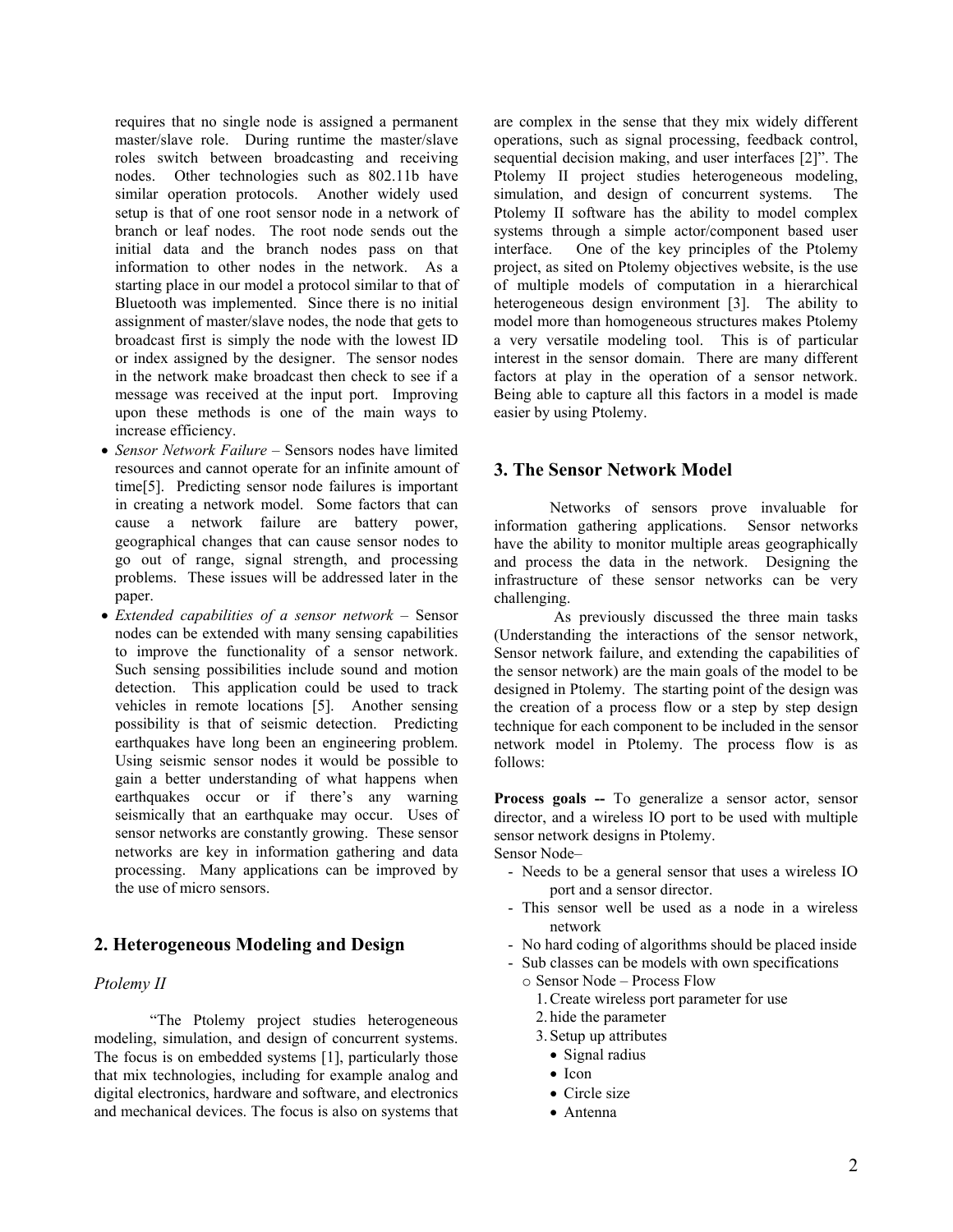- Color
- 4. Fire
	- Broadcast to other nodes in reach
	- Check battery power left
	- Adjust Signal Radius
	- Information Check
- 5. initialize
	- create circle
	- color
	- get location of node

Wireless IO Port –

- This needs to be a general port used by anything in the sensor domain.
- Should only be a port for transfer of information
- This port is the default sensor domain port, just as the generic port is for a regular actor
- Should have code of the Sensor director.
- This will be the port that hands any type of wireless communication in Ptolemy.

#### Sensor Director

- Needs to control in a general anything having to do with wireless transfer of information
- Uses wireless IO and wireless receiver
- Keeps track of what's in reach of the sensors, and places the information at the wireless IO port
	- o Sensor Director Process Flow
		- 1.Index all nodes in network
		- 2. Sequentially determine all nodes in range
		- 3. Fire nodes in broadcast range
		- 4. Put info(Token) at the Port(wireless) of each sensor within range
		- 5.Is reachable
			- Return if another node passed in by the function is in broadcast range of the node
			- Calculate distance
			- Sensor Director keeps track of all nodes in reach, then fire the node to broadcast to all the nodes in range.

#### **Observations**

## **Color:**

- Use color to indicate when broadcasting or receiving
- Color is set up with 4 variables from a 0 to 1 scale. {Red, Green, Blue, Alpha}
- Alpha is the transparency (1 is opaque)

Using a previous sensor network model created by graduate students Cheng Tien Ee, Sanjeev, and N. Vinay Krishnan at the University of California, Berkeley I was able to create the basic infrastructure for a new, more general sensor network. The new infrastructure contains four main components: the sensor node, the wireless IO port, the sensor director and the wireless channels.

# *The Sensor Node*

**W**as the first to be modified and updated for the new sensor network model. Following a process flow created early on, the sensor node had to be made general. This meant that no network optimization algorithms could be hard coded in the sensor. Optimization of the network would be added in more complex models. The sensor node is this model was to be a basic, simple sensor. This simple sensor would create a wireless IO port and check if it received a message at its wireless input port. If no message is present the node then broadcasts a message to all nodes in reach (directed by the sensor director). In Ptolemy it is possible to make a sensor node out of a graphical component interface. The sensor nodes characteristics can be attributed to the model using composite actors. Another option is to create the sensor node object in java. This was the choice for the sensor node implementation. *See figure 3.1 for java code of simple sensor shell and figure 3.2 for graphical icon.* At this stage in the creation of the sensor network model, there exist sensor nodes that have the capability to broadcast and receive messages from other nodes. What is now needed is a specialized IO port to handle the broadcasting and receiving of these wireless messages in the network.

|         | winelessSoundDetection.inst<br>$\times$<br>SoundTrader.java<br><b>IT Calc taylo</b><br>/ Battery.lava                                                                                                                                                                                                                                       |  |  |
|---------|---------------------------------------------------------------------------------------------------------------------------------------------------------------------------------------------------------------------------------------------------------------------------------------------------------------------------------------------|--|--|
| V<br>ŀ. | 7.7<br>public SoundSensor (CompositeEntity container, String name)<br>throws NameDuplicationException, IllegalActionException (<br>super(container, name);                                                                                                                                                                                  |  |  |
|         | // Crest new parameters and ports, then set default values and/or<br>// types of painweters and ports.                                                                                                                                                                                                                                      |  |  |
|         | wirelessOPort = new WirelessIOPort(this, "wirelessOPort", false, true);<br>TypeAttribute poctType = new TypeAttribute(wirelessOPort, "type");<br>portType.setExpression("(location=[double], time=double)");<br>wirelessIPort = new WirelessIOPort(this, "wirelessIPort", true, false);<br>//WireleasIPort.setTypeEquals(BaseType.GENERAL); |  |  |
|         | soundIPort = new WirelessIOPort(this, "soundIPort", true, false);<br>soundIPort.setTypeEquals(BaseType.DOUBLE);<br>soundOPort = new WirelessIOPort(this, "soundOPort", false, true);<br>soundOPort.setTypeEquals(BaseType.DOUBLE);                                                                                                          |  |  |
|         | // Hide the ports in Versil.<br>hidePort = new Parameter(wirelessOPort, " hide");<br>hidePort = new Parameter(wirelessIPort, " hide");<br>bidePort = new Parameter(soundOPort, " hide");<br>hidePort = new Parameter(soundIPort, " hide");                                                                                                  |  |  |
|         | signalRadius = new Parameter(this, "signalRadius");<br>signalRadius.petToken("100.0");<br>signalRadius.setTypeEquals(BaseType,DOUBLE);                                                                                                                                                                                                      |  |  |
|         | soundPange = new Parameter (this, "soundPange");<br>soundPange.setToken("200.0");<br>soundRange.setTypeEquals(BaseType.DOUBLE);                                                                                                                                                                                                             |  |  |
|         | //create an antenna icon for this sensor node<br>node icon = new EditorIcon(this, " icon");                                                                                                                                                                                                                                                 |  |  |
|         | // Creste an ellipse that indicates the signal radius.                                                                                                                                                                                                                                                                                      |  |  |

*Figure 3.1: Java code for a Sensor Node* 



*Figure 3.2: Sensor Node graphical Icon* 

*The Wireless IO Port*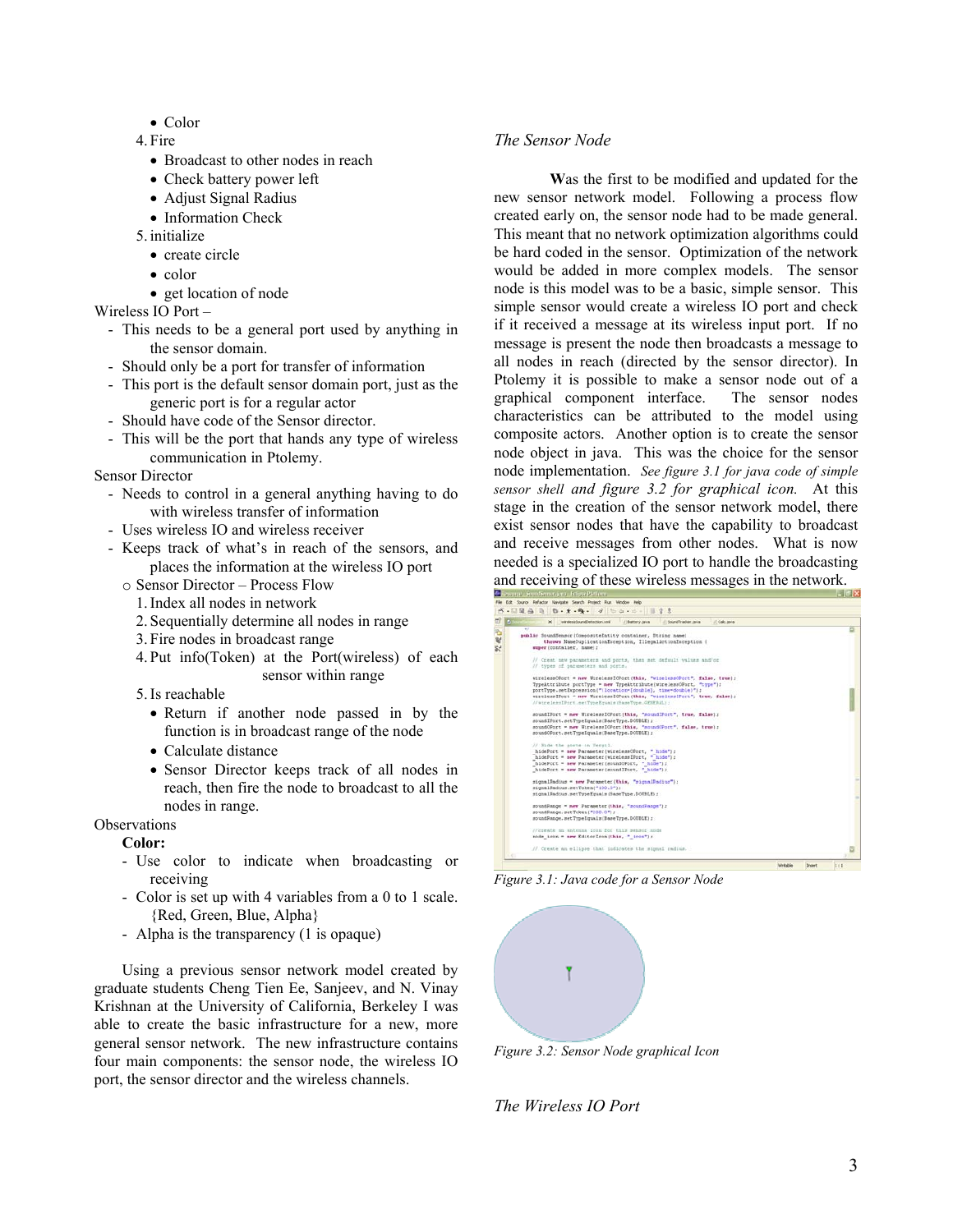**I**s a type of IO port in Ptolemy that is specialized for sending and receiving wireless messages. Two wireless IO ports are created for each instance of a sensor node. One serves as the input port for receiving a wireless message and the other serves to send a wireless message. The wireless IO port sends/receive messages from a channel that matches the name of the port. For instance, "wirelessIPort" will receive messages from the wirelessChannel. The "wirelessOPort" will send messages to the wirelessChannel. A possible extension to this implementation, which will be covered later, is the creation of multiple channels in the model. To add a sensing capability to a node all that needs to be done is had a channel for that sensing process (i.e. Sound Channel..etc). At this stage in the creation of the sensor net model, the sensor nodes have ports for sending and receiving messages along with the channel for the wireless passed around the network. All that is needed now is a component to coordinate and direct the firing of the sensor nodes and move the messages around the network.

## *The Sensor Director*

Directs all actions and processing in the sensor network model. The sensor director is based on a discrete event director in Ptolemy. The modifications of the sensor director were done by graduate mentor Xiaojun Liu. The new director is called by the wireless channel to determine which nodes can hear the broadcast. The *isReachable* function calculates the distance between nodes and determines which nodes are in reach of the sensor node parameter *signalRadius*. This parameter determines how far a sensor nodes message is heard or broadcasted. Once message is retrieved from the input port it is ready to receive another wireless message. The sensor director will invoke a sensor node when it receives a input message from a channel. The sensor node is then allowed to schedule a new command to run itself at a future time. A possible extension to this model is a way for the sensor director to randomize the nodes in the simulation window. This could serve as a representation of a deployment of sensor nodes from an aircraft or a moving vehicle. The randomized nodes method has been partially implemented in the new sensor director. At this point the simple sensor network model is complete with limited capabilities. The sensor nodes can all broadcast a message which will be received by only the nodes that or with in the broadcasting nodes signal range. Once a sensor node receives a message it can then decide what to do with it. In this first simple model all the nodes broadcast there location and time.

#### *Communication Channels*

**D**etermine how messages are transferred among the sensor nodes. Along with that it determines what nodes are reachable, the communication delay, and reliability. The current implementation has a wireless channel which has no delay; the range is determined by the senders signal range parameter, and reliable. The second channel implemented is the sound channel, where the delay is the propagation speed of the sound, and because of this delay a sound message will reach different receivers at different times. The communication channels are the back bone of the sensor network system; they're responsible for all messages that are passed around the network.

# **4. Creating a more accurate Sensor Network model**

## *The Battery Model*

Creating an accurate battery model is important when thinking about the effect the battery can have on a sensor network. There are several factors to consider when trying to model a battery. The main factors to consider are battery capacity, voltage and energy. While in use, these three variables are constantly changing. As the battery capacity drops, voltage levels can only be sustained for a finite amount of time. Once the battery is below a certain threshold voltage there is not enough power to for the device using the battery [4]. In the current implementation the sensor node creates a battery object. The battery is notified each time the Sensor node broadcasts. After each broadcast the battery recalculates its battery life and voltage. When the sensor node detects that the battery is reaching its threshold hold voltage it will attempt to increase battery life by reducing the load on the battery. The sensor node is able to reduce the load by reducing its signal radius. *See Figure 4.1.* Accurate predictions of batteries behaviors are very challenging even to battery manufactures. This battery model is a start in predicting the behavior of a sensor network with nodes that have finite amounts of battery power.

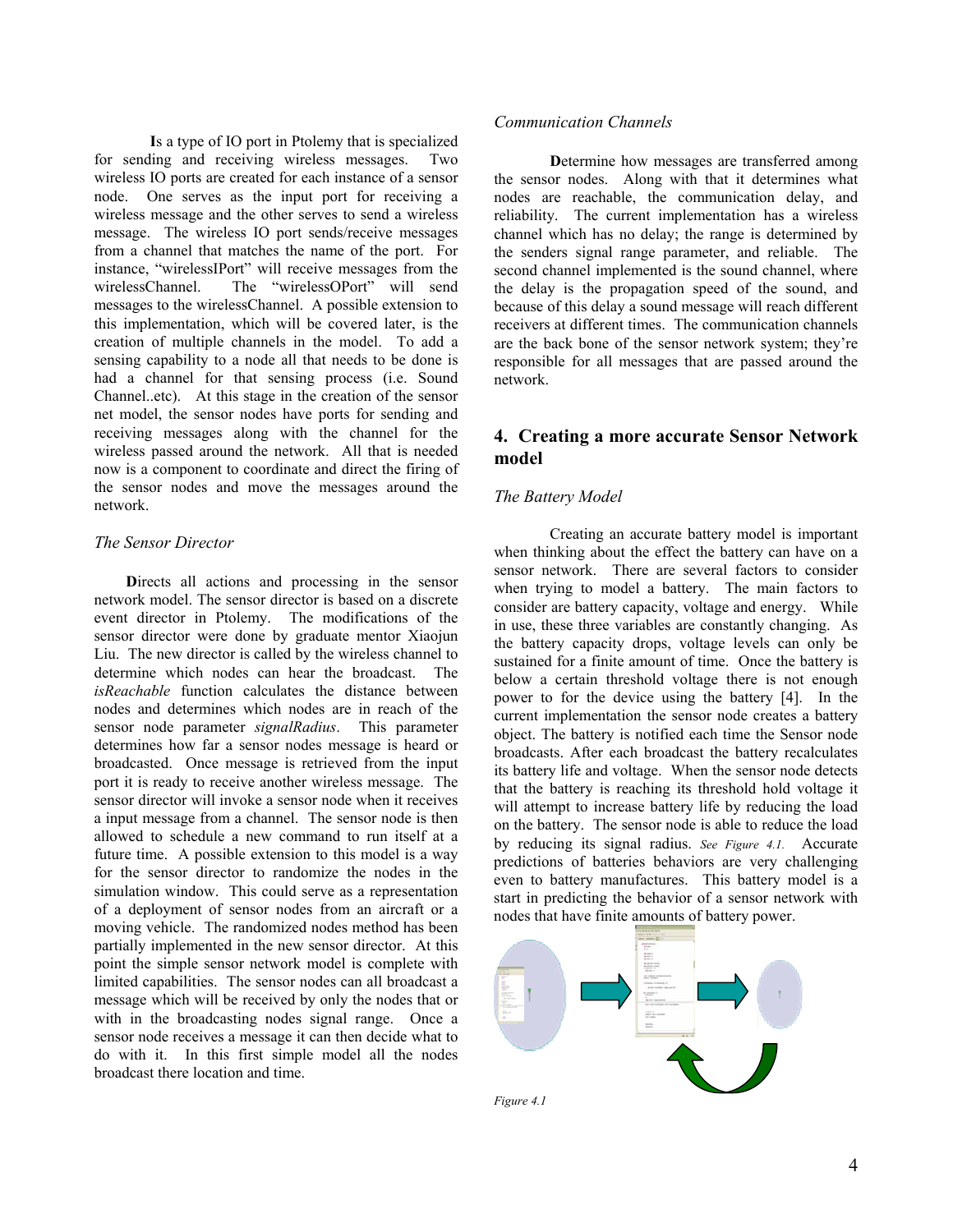# **5. Sensor Network Simulation**

After the completion of the main components of the Sensor network an application to test the model can be created. Since a sound channel has been implemented a sound source tracking application was created *see figure 5.2*.

The sensor nodes were modified to be sound sensors. This was accomplished by creating sound input port in the sensor nodes. Since the type of channel used depends on the port name this port will be controlled by the sound channel. The sound sensors were also given wireless output ports to talk to each other and to other wireless devices.



*Figure 5.1: Sound Source* 

Next a Sound source (*see figure 5.1)* was created to broadcast a sound signal using a sound output port. The sound source moves around the simulation broadcasting a sound message. The sound source has the ability to move around the window by setting is location during runtime. New locations are updated to a circular path around the sound sensors.



*Figure 5.2: Sensor Network sound tracking application* 

The next part to the creation of this application was the Wireless Sound Tracker actor *see figure 5.3*. This actor uses a java object called sound tracker which in turn uses a triangulation algorithm to determine the location of the source based on information received from the sound sensors. The Wireless Sound Tracker receives information from the sound sensors via the wireless channel. The Wireless Sound Tracker has one wireless input port that receives the data from the sound sensor's wireless output port. The sound tracker actor is able to determine the location of the source based on the location of the sensor when it received the sound message. The sound tracker needs to have the values from at least three nodes in order to apply the triangulation algorithm.



*Figure 5.3: Calculation method to determine the location of the source.* 



*Figure 5.4: Wireless Sound Tracker* 

#### *Run Time Simulation*

1) The Wireless Sound Tracker receives wireless broadcast from sensor nodes. These broadcasts are sent to the Sound Tracker component that uses a triangulation algorithm to locate the source.

2) The sound produced by the sound source is heard first by the smaller sensor node. This is indicated by the node changing its color to red. When the sound source makes a broadcast the nodes closest will here it first. The sound channel determines at what time each node hears the sound based on there location in the model and the propagation speed of sound.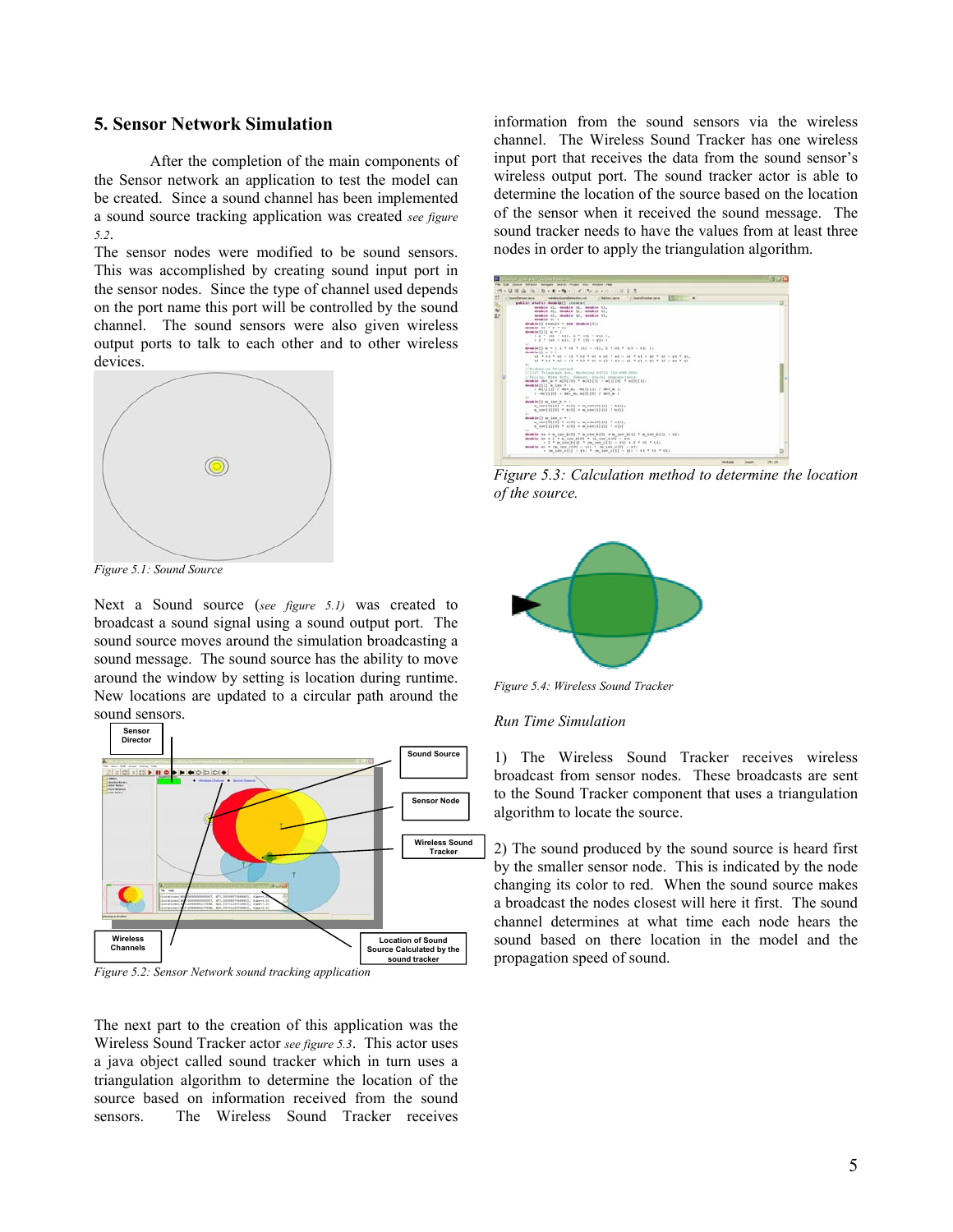

3) The Sound Source sends out a wireless sound message at a pre-specified clock period. The sound message is carried through to the nodes via the Sound Channel.

4) Two of the nodes in this simulation have both received a wireless message. This is indicated by the yellow color of the circle. The two other nodes are broadcasting at this time period. This indicated by the blue circle color). The sending and receiving of wireless message are facilitated by the Wireless Channel.



5) In the next step, two of the nodes have heard the broadcast of the sound source while another node is receiving a wireless message and yet another node is broadcasting.



6) In order for the Wireless Sound Tracker to calculate the position of the Sound Source it must receive wireless messages from at least three nodes. Once three sensors

hear the sound (at least three red circles), they must then broadcast a wireless message to the Wireless Sound Tracker.



# **6. Conclusion and Future work**

Since the model was created to be expandable, addition sensing capabilities can be added by simply creating a new wireless channel for a particular detection task just as a sound channel was created for the sound sensing capability. The application above is an example of how by making simple but expandable sensor network models it is possible for complex sensing task to be achieved. Although this is just a starting point to a complete sensor network model, this simple sensor network model acts as a stepping stone for more complex designs. Future models could include but not limited to the following: -- Seismic Activity

- -- Heat Detection
- -- Motion Detection
- -- Target Tracking.